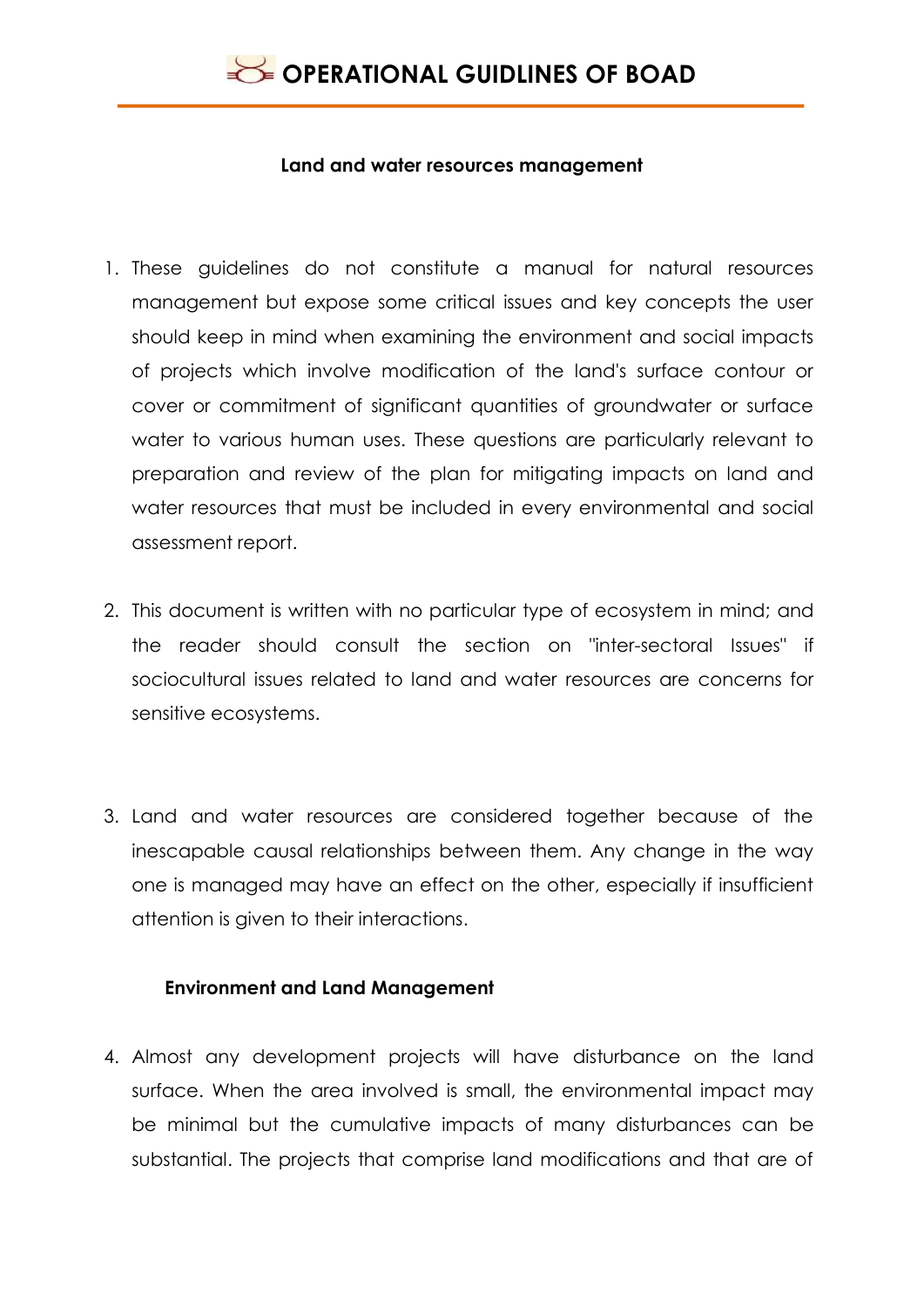concern are listed below and many of them are developed in other operational guidelines.

- clearing (Roads infrastructure)
- topsoil removal
- **grading**
- filling (wetlands; coastal zone management; roads infrastructure)
- **draining (wetlands)**
- development of green culture spaces (agricultural production management , natural forests management, plantation and reforestation)
- paving (roads infrastructure)
- **•** building construction
- waste disposal (solid waste collection and disposal; wastewater collection, treatment,

The direct and immediate environmental impacts of these modifications can be grouped into four categories: loss of habitat, loss of soil productivity, modified hydrology, soil contamination.

## **Loss of habitat**

5. All activities listed cause habitat loss. The severity of the impact is not only the type of habitat converted but also how the processing is performed. If natural sites, wetlands, rainforests and other ecosystems are at stake, the team responsible for carrying out the environmental and social impacts assessment will analyse considered options and will possibly propose new (see "natural sites "guidelines).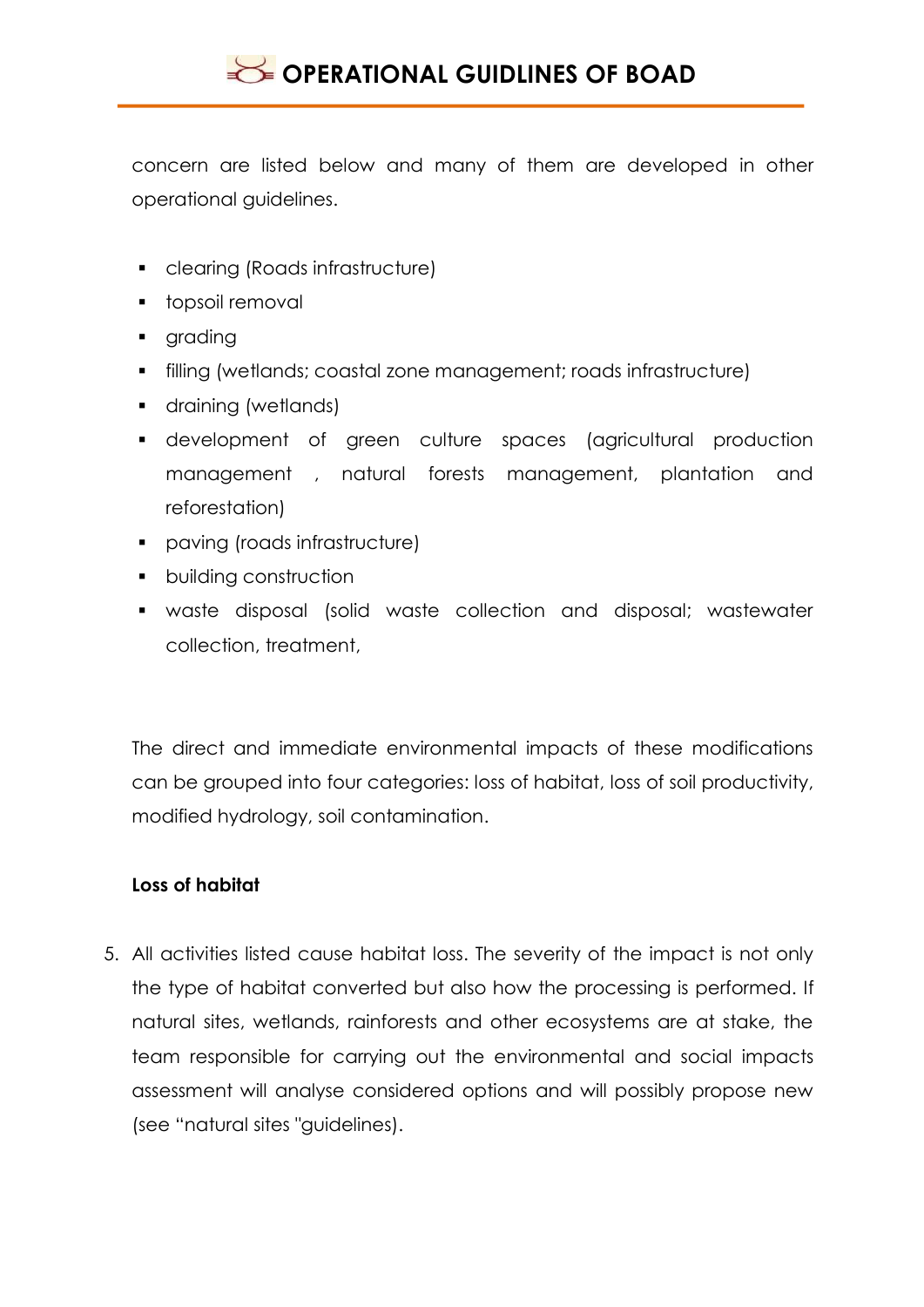## **Loss of soil productivity**

6. Some forest soils once stripped of their natural cover become laterized or are subject to rapid erosion and essentially infertile. The removal of topsoil made during grading also reduces soil productivity. Erosion causes the same effect and may, in addition, reduce the quality of water resources. The conversion of high quality agriculture land to urban developing also reduces productivity. The assessment of environmental and social impacts may recommend the following mitigation measures: avoidance of construction on steep slopes, retention of forest cover, stockpiling and replacement of topsoil, conservation of prime agricultural land, use of good cultivation practices, control of erosion and sedimentation through use of mulch during construction, rapid replacement of vegetative cover, construction of siltation basins and barriers of straw or filter fabric to protect waterways.

## **Modification of Hydrology**

7. Land clearing, grading, filling, paving or construction of building alter patterns of surface runoff and infiltration and lead to the formation of basins, flooding, increased frequency of floods or rising of water level downstream, a lowering of groundwater and its power and increasing the weakness of rivers low flow. Operational measures include construction techniques that maintain or replace drainage ditches, retention structures in order to avoid the increased runoff and ways to offset the decrease in infiltration (porous pavement, infiltration ponds, etc..) and conserving undeveloped spaces in areas where the groundwater recharge is essential.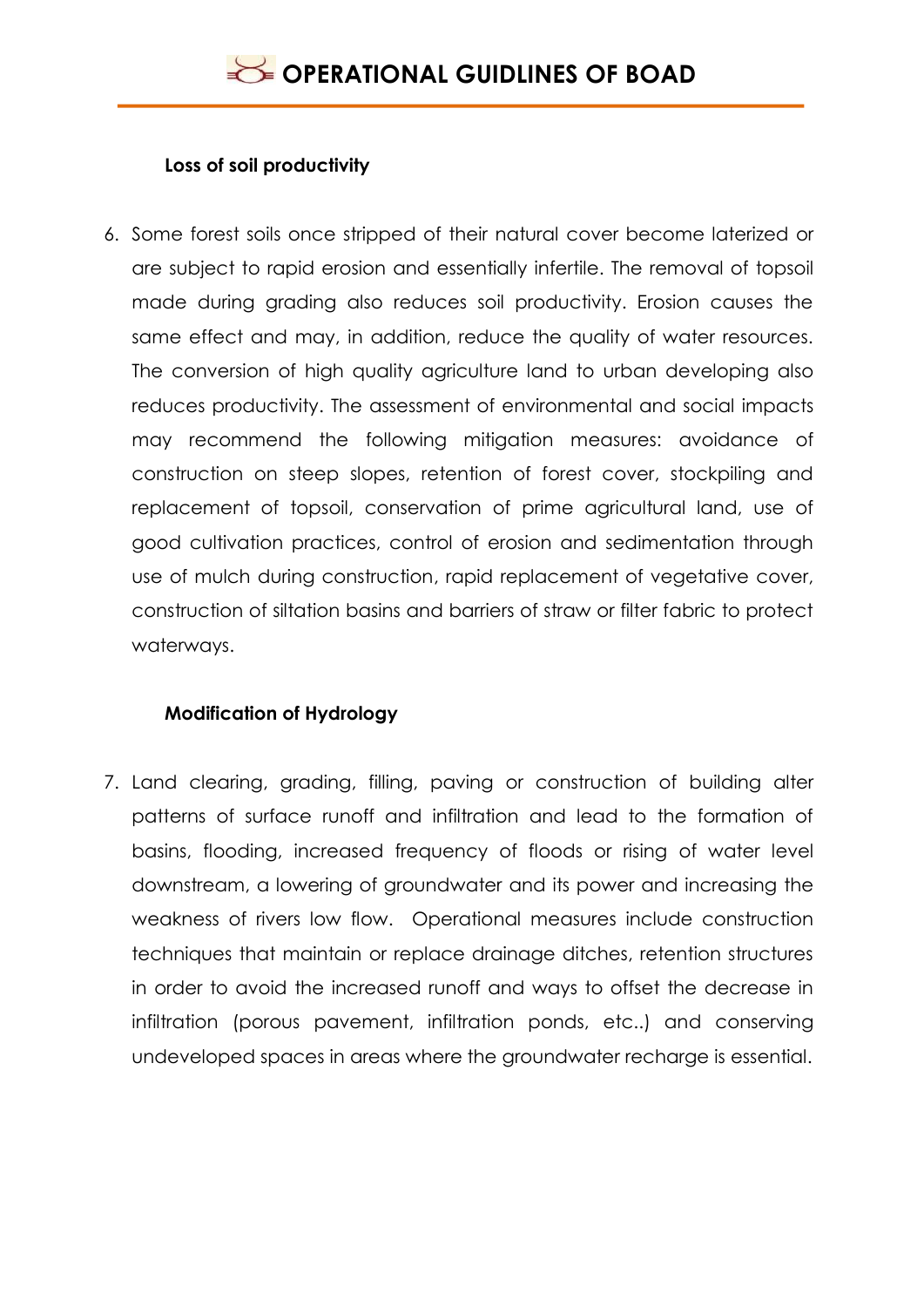## **Soil Contamination**

8. Poorly designed or managed irrigation systems can cause soil salinization. The disposal of hazardous waste or solid waste and wastewater in the soil that are not carried out appropriately can also be a source of contamination. Mitigation measures relating to irrigation systems are described in the BOAD Operational Guidelines on irrigation and drainage.

## **Land Clearing**

9. Land clearing for agricultural purposes is treated separately because the impact on the environment depends on soil composition and method of clearing used. In general, the consequences of clearing activities are more severe in UEMOA space because of high temperatures that accelerate the chemical alteration of soils and rainfall intensity process that increases the extent of erosion.

# **Land Clearing Methods**

- 10. There are three basic methods of clearing often used in the same project:
	- a) Manual methods -felling or cutting vegetation, allowing a drying period, and then burning the debris;
	- b) (b) Mechanical methods -using heavy equipment (e.g., bulldozers, heavy chains and tractors) to fell trees and cut and lay down underbrush, windrowing (raking debris into rows or piles), burning, and final clearing of the residue;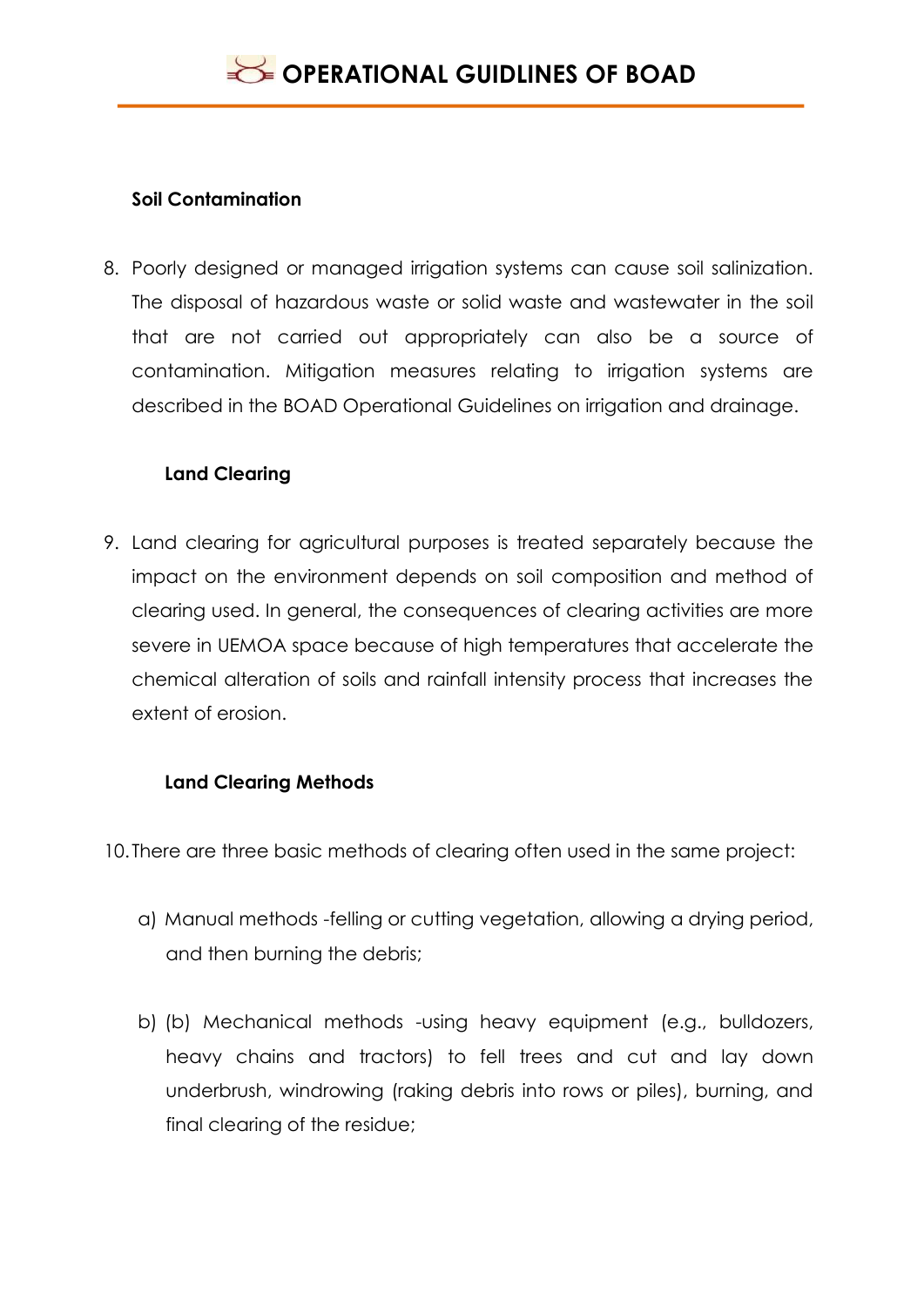- c) chemical methods -using herbicides to establish areas for crops, either leaving dead trees standing, felled, or burned.
- 11.Mechanical methods have significant incidence on environment because they cause topsoil loss or inversion, destruction of soil structure, and compaction leading to increased runoff. The mechanical and manual methods use burning, which often reduces soil nutrient content and the activities of beneficial soil organisms as well as contributing to elevated atmospheric carbon dioxide concentrations. Chemical techniques have been shown to have less consequence on soil. However, the long-term effects of herbicide use in UEMOA are not well known.

## **Post-Clearing Land Management**

12.Inadequate post-clearing management practices, for instance lack of manuring, failure to employ soil conservation practices, and repeated fires have often led to reduction in soil fertility to the point at which agricultural production cannot be sustained, as a result soils are abandoned and infested by weed.

### **Environment and Water Resources Management**

13.Water resource management issues that may emerge during environment impact assessment are related to water use or land occupation decisions that influence the quantity or quality of surface water or groundwater. Any changes in quantity or quality may in turn affect the various uses the particular water resource can contribute to or alter the functions of a natural system related to water.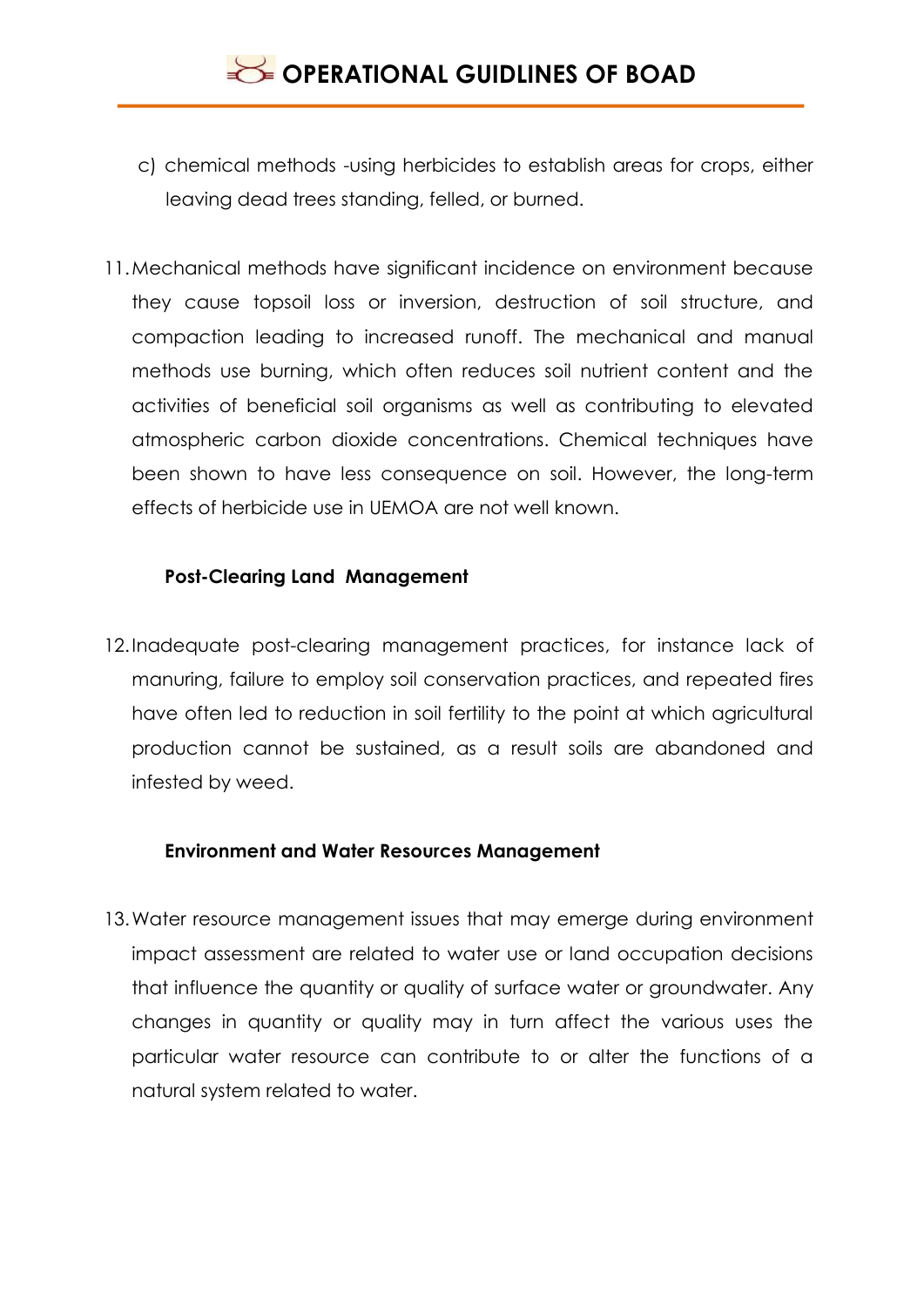The actions related to development projects which may alter water quality or quantity include:

14. Pollution of surface water by directly discharged effluents, contamination by nonponctual or diffuse pollutant sources, contamination by atmospheric pollutants, pollution of ground or surface water by wastes disposed of on or beneath the land, increased runoff due to land clearing, grading, paving , drainage of land or channel modification, and the decreased flow of surface waters due to their diversion, containment, irrational exploitation and finally reduction in water table or artesian flow resulting from activities impeding groundwater recharge or excessive groundwater withdrawals.

### **Environmental Impacts of Increased Runoff**

15.Increased runoff results from any activities that make the land surface less permeable, "smoother" or both. The flow as well as the runoff volume can be increased and result in a declining of water tables, more frequent or more intense flooding, longer or more severe low-flow periods and finally scour or bed siltation of rivers. Changes in the natural surface runoff can alter or eliminate wetlands and harm agriculture based on seasonal flooding to irrigate and sustain soil fertility. Measures of structural and nonstructural mitigation can be incorporated into projects where these impacts were anticipated.

### **Environmental Impacts of Reduced Surface Water Flow**

16.If the overall flow of surface water is reduced significantly by impoundment, diversion, or consumptive use, downstream users and natural systems will be impacted. There are two common causes of the flow reductions are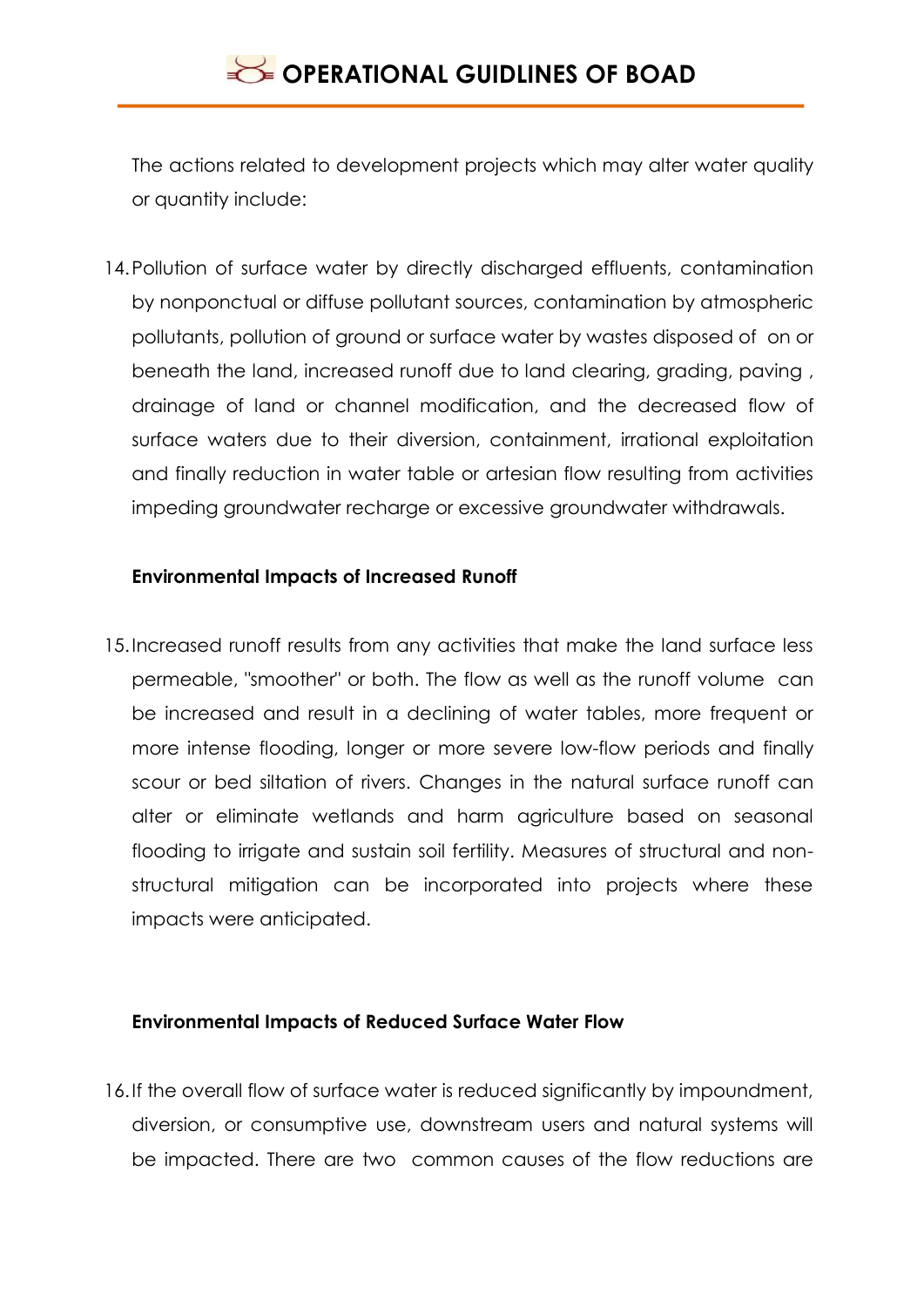growth in the watershed in excess of that which existing water resources can support or overcommitment of water resources from failure to take all uses and users into consideration in project planning. Immediate effects may result: the decline in water quality due to less dilution capacity of pollutants; seasonal or perennial shortage of water for downstream users, a loss of wetlands and finally increasing salinity and hydrodynamic changes in estuaries.

17.Each of these impacts may in turn give rise to secondary effects such as the decline of shellfish harvests, the shortfall of industry and commerce based on water and reduced hydroelectric output. Mitigation measures are few and most expensive; relocation of factories or import water from other watersheds are examples. A rational approach is to implement preventive measures where the planning and management of water resources will be established throughout the watershed. The terms of reference for the assessment of environmental impacts of a project that uses vast amounts of water which provides a diversion or require an analysis of the availability and use of existing water resources , planned and projected to prevent these effects.

The effects of lowering the water table or reducing artesian flow on the environment.

18. The high cost of meeting the drilling and pumping of deeper wells is the most obvious consequence of the reduction of water resources. Greater consequences can be interrupted water supply or termination of artesian conditions in a given due to the overexploitation of the surrounding well developed. Coastal wells may become unusable if the salt water enters the aquifers that supply fresh water is shrinking. Finally and more long term, land subsidence, caused by a decrease in the pressure of the water in the basement, can occur over a wide range and represent a virtually irreversible effect. Mitigation measures are similarly scarce and difficult to implement.